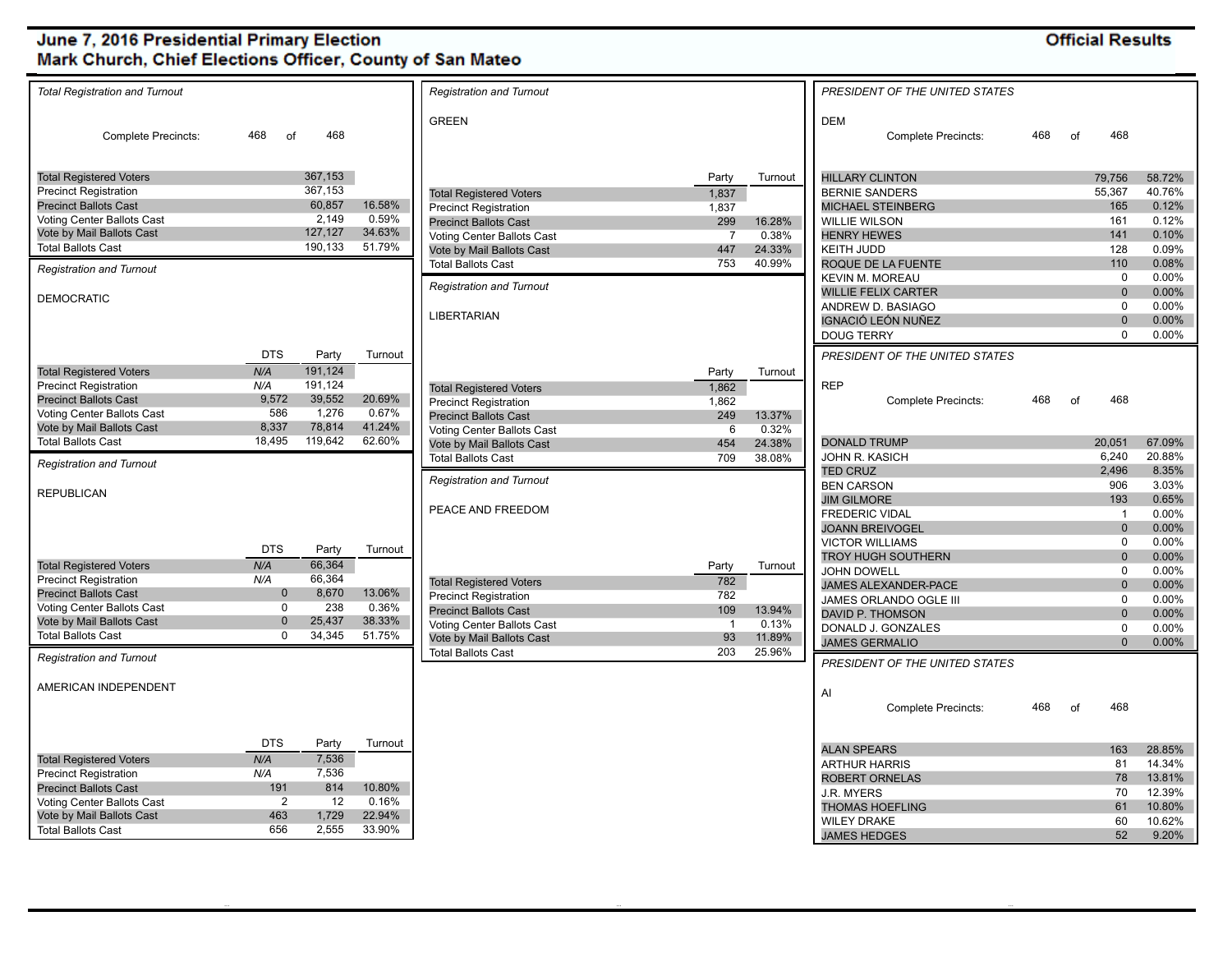#### **Official Results**

| PRESIDENT OF THE UNITED STATES                       |     |       |                         |        |                                                                   | MEMBERS OF THE COUNTY CENTRAL COMMITTEE 5TH DISTRICT<br>MEMBERS OF THE COUNTY CENTRAL COMMITTEE 2ND DISTRICT |    |        |        |                                                                   |    |    |       |        |
|------------------------------------------------------|-----|-------|-------------------------|--------|-------------------------------------------------------------------|--------------------------------------------------------------------------------------------------------------|----|--------|--------|-------------------------------------------------------------------|----|----|-------|--------|
| <b>GRN</b><br><b>Complete Precincts:</b>             | 468 | of    | 468                     |        | <b>DEM</b><br>Number To Vote For: 5<br><b>Complete Precincts:</b> | 81                                                                                                           | of | 81     |        | <b>DEM</b><br>Number To Vote For: 3<br><b>Complete Precincts:</b> | 66 | of | 66    |        |
| <b>JILL STEIN</b>                                    |     |       | 282                     | 77.69% |                                                                   |                                                                                                              |    |        |        |                                                                   |    |    |       |        |
| <b>DARRYL CHERNEY</b>                                |     |       | 40                      | 11.02% | <b>NANCY YARBROUGH</b>                                            |                                                                                                              |    | 10,526 | 17.64% | <b>JUDITH CHRISTENSEN</b>                                         |    |    | 8.503 | 25.20% |
| <b>KENT MESPLAY</b>                                  |     |       | 17                      | 4.68%  | <b>ALEXIS K LEWIS</b>                                             |                                                                                                              |    | 8,714  | 14.61% | <b>DANA SMITH</b>                                                 |    |    | 7,831 | 23.21% |
| SEDINAM MOYOWASIFSA-CURRY                            |     |       | 15                      | 4.13%  | <b>GINNY STEWART</b>                                              |                                                                                                              |    | 8.026  | 13.45% | K. ANNETTE HIPONA                                                 |    |    | 7.696 | 22.81% |
| <b>WILLIAM KREML</b>                                 |     |       | $\mathbf{Q}$            | 2.48%  | PAMELA O'LEARY                                                    |                                                                                                              |    | 7,518  | 12.60% | <b>JUSLYN C. MANALO</b>                                           |    |    | 4,983 | 14.77% |
| PRESIDENT OF THE UNITED STATES                       |     |       |                         |        | <b>CLIFFORD S. ROBBINS</b>                                        |                                                                                                              |    | 7.094  | 11.89% | <b>GLENN R. SYLVESTER</b>                                         |    |    | 4.726 | 14.01% |
|                                                      |     |       |                         |        | SHIKHA B. HAMILTON                                                |                                                                                                              |    | 6,747  | 11.31% | MEMBERS OF THE COUNTY CENTRAL COMMITTEE 1ST DISTRICT              |    |    |       |        |
| <b>LIB</b>                                           |     |       |                         |        | <b>ANTHONY FEL AMISTAD</b>                                        |                                                                                                              |    | 5,626  | 9.43%  |                                                                   |    |    |       |        |
|                                                      | 468 | of    | 468                     |        | PATRICK JOSEPH SULLIVAN                                           |                                                                                                              |    | 5.408  | 9.06%  |                                                                   |    |    |       |        |
| <b>Complete Precincts:</b>                           |     |       |                         |        |                                                                   |                                                                                                              |    |        |        | <b>REP</b>                                                        |    |    |       |        |
|                                                      |     |       |                         |        | MEMBERS OF THE COUNTY CENTRAL COMMITTEE 3RD DISTRICT              |                                                                                                              |    |        |        | Number To Vote For: 5                                             |    |    |       |        |
|                                                      |     |       | 437                     | 71.52% |                                                                   |                                                                                                              |    |        |        | Complete Precincts:                                               | 79 | ∩f | 79    |        |
| <b>GARY JOHNSON</b><br><b>JOHN MCAFEE</b>            |     |       | 52                      | 8.51%  | <b>DEM</b>                                                        |                                                                                                              |    |        |        |                                                                   |    |    |       |        |
|                                                      |     |       | 26                      | 4.26%  | Number To Vote For: 6                                             |                                                                                                              |    |        |        |                                                                   |    |    |       |        |
| <b>AUSTIN PETERSEN</b>                               |     |       |                         |        | <b>Complete Precincts:</b>                                        | 150                                                                                                          | of | 150    |        | STEPHEN J. DUNCAN                                                 |    |    | 2.891 | 14.90% |
| RHETT WHITE FEATHER SMITH                            |     |       | 19                      | 3.11%  |                                                                   |                                                                                                              |    |        |        | CHARLES "CHUCK" MC DOUGALD                                        |    |    | 2,865 | 14.76% |
| JACK ROBINSON, JR.                                   |     |       | 17                      | 2.78%  |                                                                   |                                                                                                              |    |        |        | <b>NEAL P. KAUFMAN</b>                                            |    |    | 2,752 | 14.18% |
| <b>MARC FELDMAN</b>                                  |     |       | 16                      | 2.62%  | <b>CECILY HARRIS</b>                                              |                                                                                                              |    | 11,737 | 13.66% | <b>STEVE LEE</b>                                                  |    |    | 2,238 | 11.53% |
| <b>DARRYL W. PERRY</b>                               |     |       | 16                      | 2.62%  | <b>BRIGID O'FARRELL</b>                                           |                                                                                                              |    | 11.720 | 13.64% | <b>JASON SCALESE</b>                                              |    |    | 2.034 | 10.48% |
| JOY WAYMIRE                                          |     |       | 10                      | 1.64%  | <b>JON S. LEVINSON</b>                                            |                                                                                                              |    | 11,407 | 13.28% | <b>JONATHAN MADISON</b>                                           |    |    | 1,922 | 9.90%  |
| <b>DERRICK M. REID</b>                               |     |       | $\overline{7}$          | 1.15%  | SABRINA BRENNAN                                                   |                                                                                                              |    | 11,103 | 12.92% | <b>BEATRICE "BEA" E. GUNN PHILLIPS</b>                            |    |    | 1,368 | 7.05%  |
| <b>STEVE KERBEL</b>                                  |     |       | 4                       | 0.65%  | <b>CAROLE G. DORSHKIND</b>                                        |                                                                                                              |    | 11,013 | 12.82% | ROBERT W. HEAGY JR.                                               |    |    | 1,155 | 5.95%  |
| <b>CECIL INCE</b>                                    |     |       | $\overline{\mathbf{4}}$ | 0.65%  | <b>GREGORY A. LOEW</b>                                            |                                                                                                              |    | 10,552 | 12.28% | <b>ELSIE GUFLER</b>                                               |    |    | 783   | 4.03%  |
| <b>JOHN HALE</b>                                     |     |       | 3                       | 0.49%  | <b>PAM SALVATIERRA</b>                                            |                                                                                                              |    | 10,338 | 12.03% | <b>MARLENE PITT</b>                                               |    |    | 768   | 3.96%  |
| PRESIDENT OF THE UNITED STATES                       |     |       |                         |        | KATHRYN SLATER-CARTER                                             |                                                                                                              |    | 8,048  | 9.37%  | <b>MILO OTT</b>                                                   |    |    | 632   | 3.26%  |
|                                                      |     |       |                         |        | MEMBERS OF THE COUNTY CENTRAL COMMITTEE 4TH DISTRICT              |                                                                                                              |    |        |        | MEMBERS OF THE COUNTY CENTRAL COMMITTEE 2ND DISTRICT              |    |    |       |        |
| PF                                                   | 468 |       | 468                     |        |                                                                   |                                                                                                              |    |        |        |                                                                   |    |    |       |        |
| <b>Complete Precincts:</b>                           |     | 0f    |                         |        | <b>DEM</b>                                                        |                                                                                                              |    |        |        | <b>REP</b>                                                        |    |    |       |        |
|                                                      |     |       |                         |        | Number To Vote For: 4                                             |                                                                                                              |    |        |        | Number To Vote For: 6                                             |    |    |       |        |
| <b>GLORIA ESTELA LA RIVA</b>                         |     |       | 37                      | 57.81% | <b>Complete Precincts:</b>                                        | 92 of                                                                                                        |    | 92     |        | <b>Complete Precincts:</b>                                        | 81 | of | 81    |        |
| MONICA MOOREHEAD                                     |     |       | 16                      | 25.00% |                                                                   |                                                                                                              |    |        |        |                                                                   |    |    |       |        |
|                                                      |     |       |                         |        |                                                                   |                                                                                                              |    |        |        |                                                                   |    |    |       |        |
| LYNN S. KAHN                                         |     |       | 11                      | 17.19% | <b>KAREN MAKI</b>                                                 |                                                                                                              |    | 8,531  | 22.08% | <b>ART KIESEL</b>                                                 |    |    | 3.480 | 14.83% |
| MEMBERS OF THE COUNTY CENTRAL COMMITTEE 1ST DISTRICT |     |       |                         |        | <b>JOHN WOODELL</b>                                               |                                                                                                              |    | 7,906  | 20.46% | <b>LINDA KOELLING</b>                                             |    |    | 2,982 | 12.71% |
|                                                      |     |       |                         |        | <b>DIANA REDDY</b>                                                |                                                                                                              |    | 7,871  | 20.37% | <b>ZACHARY BRUNO</b>                                              |    |    | 2.834 | 12.08% |
| <b>DEM</b>                                           |     |       |                         |        | <b>SHAROLYN KRIGER</b>                                            |                                                                                                              |    | 7,387  | 19.12% | <b>MARK C. WATSON</b>                                             |    |    | 2,580 | 11.00% |
| Number To Vote For: 4                                |     |       |                         |        | <b>JEFFREY ADAIR</b>                                              |                                                                                                              |    | 6,940  | 17.96% | <b>BLAKE ERIC PAGE</b>                                            |    |    | 2,469 | 10.52% |
| <b>Complete Precincts:</b>                           |     | 79 of | 79                      |        |                                                                   |                                                                                                              |    |        |        | <b>TOM WEISSMILLER</b>                                            |    |    | 2.173 | 9.26%  |
|                                                      |     |       |                         |        |                                                                   |                                                                                                              |    |        |        | NOE C. CHAVEZ                                                     |    |    | 2,099 | 8.95%  |
|                                                      |     |       |                         |        |                                                                   |                                                                                                              |    |        |        | <b>CAROLE ROBINSON</b>                                            |    |    | 1.905 | 8.12%  |
| <b>SANDRA LANG</b>                                   |     |       | 11.607                  | 25.88% |                                                                   |                                                                                                              |    |        |        | <b>GEORGE ROBINSON</b>                                            |    |    | 1,862 | 7.94%  |
| <b>ASHLEIGH EVANS</b>                                |     |       | 10,170                  | 22.68% |                                                                   |                                                                                                              |    |        |        | JIM R. TOMLIN                                                     |    |    | 1.075 | 4.58%  |
| <b>DAVID BURRUTO</b>                                 |     |       | 9.870                   | 22.01% |                                                                   |                                                                                                              |    |        |        |                                                                   |    |    |       |        |
|                                                      |     |       |                         |        |                                                                   |                                                                                                              |    |        |        |                                                                   |    |    |       |        |
| <b>NICK AKERS</b>                                    |     |       | 8,614                   | 19.21% |                                                                   |                                                                                                              |    |        |        |                                                                   |    |    |       |        |
| <b>TERENCE R DAY</b>                                 |     |       | 4.583                   | 10.22% |                                                                   |                                                                                                              |    |        |        |                                                                   |    |    |       |        |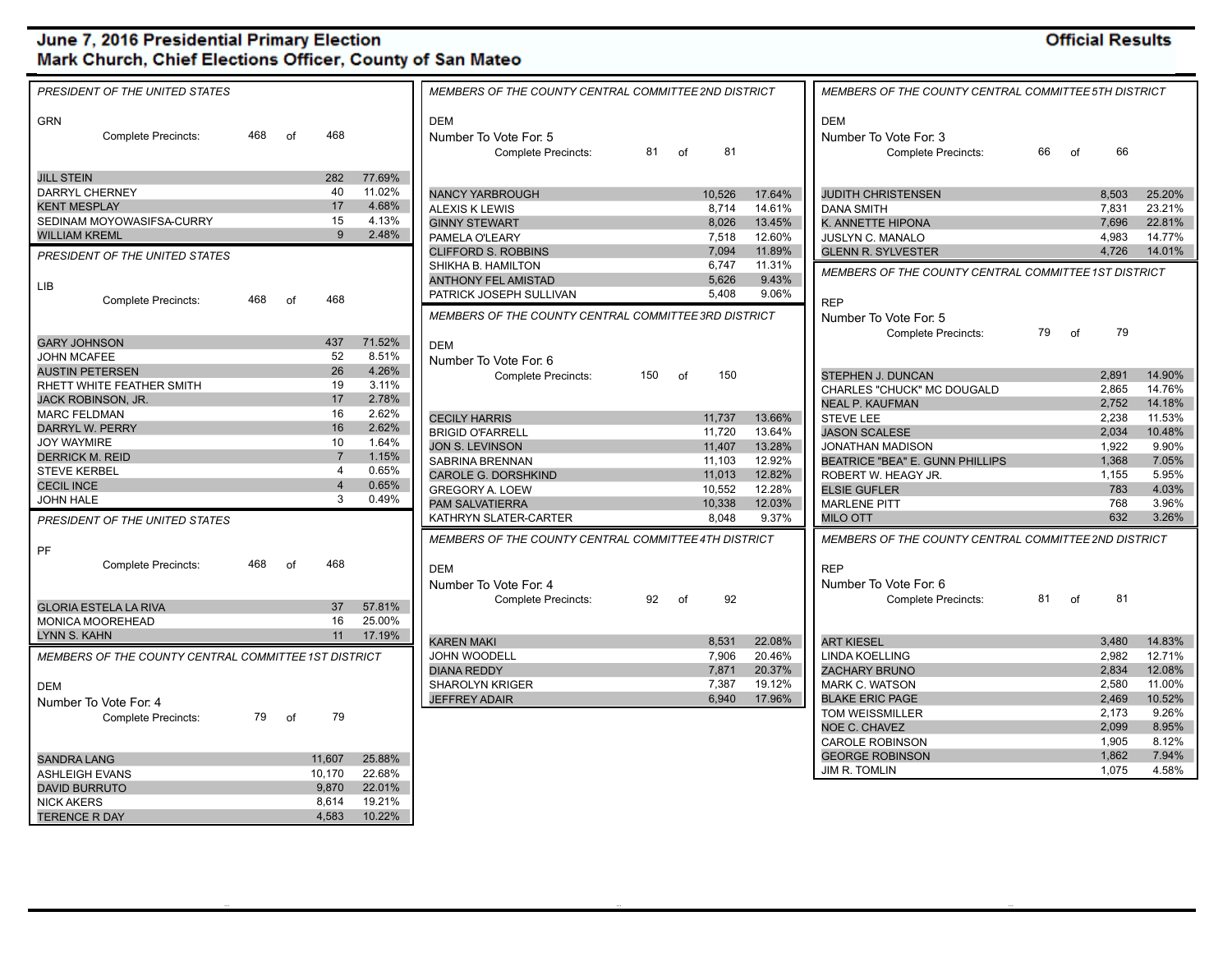...

**Official Results** 

| MEMBERS OF THE COUNTY CENTRAL COMMITTEE 3RD DISTRICT |                 | <b>UNITED STATES SENATOR</b>              |     |    |                |                | <b>18TH CONGRESSIONAL DISTRICT</b> |     |    |              |        |
|------------------------------------------------------|-----------------|-------------------------------------------|-----|----|----------------|----------------|------------------------------------|-----|----|--------------|--------|
| <b>REP</b><br>Number To Vote For: 8                  |                 | <b>Complete Precincts:</b>                | 468 | 0f | 468            |                | <b>Complete Precincts:</b>         | 108 | of | 108          |        |
| <b>Complete Precincts:</b><br>150 of                 | 150             |                                           |     |    |                |                |                                    |     |    |              |        |
|                                                      |                 | <b>KAMALA D. HARRIS</b>                   |     |    | 90,857         | 54.52%         | ANNA G. ESHOO                      |     |    | 25,269       | 73.64% |
| 4,115<br>JOHN CHRISTOPHER BOYLE                      | 10.34%          | LORETTA L. SANCHEZ                        |     |    | 20,951         | 12.57%         | RICHARD B. FOX                     |     |    | 7,379        | 21.50% |
| 4,014<br><b>HENRY LAWRENCE</b>                       | 10.08%          | <b>DUF SUNDHEIM</b>                       |     |    | 9,298          | 5.58%          | <b>BOB HARLOW</b>                  |     |    | 1.665        | 4.85%  |
| <b>JAMES DI SANTO</b><br>3,794                       | 9.53%           | THOMAS G. DEL BECCARO                     |     |    | 5,073          | 3.04%          | <b>11TH SENATE DISTRICT</b>        |     |    |              |        |
| 3.639<br><b>HANK SCHERF</b>                          | 9.14%           | <b>MASSIE MUNROE</b>                      |     |    | 4,902          | 2.94%          |                                    |     |    |              |        |
| 3,590<br><b>JOHN FOSTER</b>                          | 9.02%           | <b>GREG CONLON</b>                        |     |    | 3,697          | 2.22%          |                                    |     |    |              |        |
| 3,239<br><b>ANDREW J PRESTON</b>                     | 8.14%           | <b>TOM PALZER</b>                         |     |    | 2,690          | 1.61%          | <b>Complete Precincts:</b>         | 48  | of | 48           |        |
| 3,186<br><b>JOHN MC DOWELL</b>                       | 8.00%           | <b>GEORGE C. YANG</b>                     |     |    | 2,500          | 1.50%          |                                    |     |    |              |        |
| 3,072<br><b>MATT GROCOTT</b>                         | 7.72%           | PRESIDENT CRISTINA GRAPPO                 |     |    | 2,457          | 1.47%          |                                    |     |    |              |        |
| 2,706<br><b>ROGER ROYSE</b>                          | 6.80%           | PHIL WYMAN                                |     |    | 2,456          | 1.47%          | <b>SCOTT WIENER</b>                |     |    | 9,258        | 44.29% |
| 2,147<br>PETER TZIFAS                                | 5.39%           | <b>STEVE STOKES</b>                       |     |    | 2,386          | 1.43%          | <b>JANE KIM</b>                    |     |    | 8,411        | 40.24% |
| 1,857<br><b>GLENN GELINEAU</b>                       | 4.66%           | ELEANOR GARCÍA                            |     |    | 2,198          | 1.32%          | <b>KEN LOO</b>                     |     |    | 3.233        | 15.47% |
| 1,733<br>JOLINE OBERHELMAN                           | 4.35%           | <b>KAREN ROSEBERRY</b>                    |     |    | 1,886          | 1.13%          | MICHAEL A. PETRELIS                |     |    | $\mathbf 0$  | 0.00%  |
| <b>JOHN OEHLERT</b><br>1,636                         | 4.11%           | <b>GAIL K. LIGHTFOOT</b>                  |     |    | 1,749          | 1.05%          |                                    |     |    |              |        |
| LEONARD W. STONE II                                  | 1,082<br>2.72%  | PAMELA ELIZONDO                           |     |    | 1,747          | 1.05%          | <b>13TH SENATE DISTRICT</b>        |     |    |              |        |
| MEMBERS OF THE COUNTY CENTRAL COMMITTEE 4TH DISTRICT |                 | RON UNZ                                   |     |    | 1,223          | 0.73%          |                                    |     |    |              |        |
|                                                      |                 | <b>VON HOUGO</b>                          |     |    | 1,031          | 0.62%          |                                    |     |    |              |        |
| <b>REP</b>                                           |                 | <b>HERBERT G. PETERS</b>                  |     |    | 990            | 0.59%          | <b>Complete Precincts:</b>         | 420 | of | 420          |        |
| Number To Vote For: 4                                |                 | <b>CLIVE GREY</b>                         |     |    | 973            | 0.58%          |                                    |     |    |              |        |
| 92 of<br><b>Complete Precincts:</b>                  | 92              | JOHN THOMPSON PARKER                      |     |    | 967            | 0.58%          |                                    |     |    |              |        |
|                                                      |                 | <b>PAUL MERRITT</b>                       |     |    | 672<br>609     | 0.40%          | <b>JERRY HILL</b>                  |     |    | 111,670      | 75.77% |
|                                                      |                 | <b>LING LING SHI</b>                      |     |    |                | 0.37%          | <b>RICK CIARDELLA</b>              |     |    | 27,698       | 18.79% |
| <b>ANDREW BARKETT</b><br>2,667                       | 27.46%          | <b>MARK MATTHEW HERD</b><br>JERRY J. LAWS |     |    | 593<br>574     | 0.36%<br>0.34% | <b>JOHN H. WEBSTER</b>             |     |    | 8,005        | 5.43%  |
| 2,177<br>STEPHAN STEINER                             | 22.42%          | <b>JASON HANANIA</b>                      |     |    | 555            | 0.33%          | 19TH ASSEMBLY DISTRICT             |     |    |              |        |
| <b>LUCY L. CALDER</b>                                | 19.70%<br>1,913 | <b>EMORY RODGERS</b>                      |     |    | 553            | 0.33%          |                                    |     |    |              |        |
| <b>HAROLD "BUCK" SHAW</b><br>1,618                   | 16.66%          | <b>MIKE BEITIKS</b>                       |     |    | 549            | 0.33%          |                                    |     |    |              |        |
| <b>CONNIE CHALTAS</b>                                | 1,336<br>13.76% | JARRELL WILLIAMSON                        |     |    | 547            | 0.33%          | <b>Complete Precincts:</b>         | 51  | of | 51           |        |
|                                                      |                 | <b>DON KRAMPE</b>                         |     |    | 518            | 0.31%          |                                    |     |    |              |        |
|                                                      |                 | <b>GAR MYERS</b>                          |     |    | 477            | 0.29%          |                                    |     |    |              |        |
|                                                      |                 | <b>DON J. GRUNDMANN</b>                   |     |    | 352            | 0.21%          | PHIL TING                          |     |    | 16.622       | 79.33% |
|                                                      |                 | TIM GILDERSLEEVE                          |     |    | 261            | 0.16%          | CARLOS "CHUCK" TAYLOR              |     |    | 4,331        | 20.67% |
|                                                      |                 | <b>SCOTT A. VINEBERG</b>                  |     |    | 192            | 0.12%          | <b>DANIEL C. KAPPLER</b>           |     |    | $\mathbf{1}$ | 0.00%  |
|                                                      |                 | <b>JASON KRAUS</b>                        |     |    | 176            | 0.11%          | 22ND ASSEMBLY DISTRICT             |     |    |              |        |
|                                                      |                 | <b>RIC M. LLEWELLYN</b>                   |     |    | $\overline{1}$ | 0.00%          |                                    |     |    |              |        |
|                                                      |                 | <b>BILLY FALLING</b>                      |     |    | $\overline{1}$ | 0.00%          |                                    |     |    |              |        |
|                                                      |                 | <b>ALEXIS STUART</b>                      |     |    | $\Omega$       | $0.00\%$       | <b>Complete Precincts:</b>         | 308 | of | 308          |        |
|                                                      |                 | <b>14TH CONGRESSIONAL DISTRICT</b>        |     |    |                |                |                                    |     |    |              |        |
|                                                      |                 |                                           |     |    |                |                | <b>KEVIN MULLIN</b>                |     |    | 85,682       | 76.21% |
|                                                      |                 |                                           |     |    |                |                | <b>ART KIESEL</b>                  |     |    | 14,998       | 13.34% |
|                                                      |                 | Complete Precincts:                       | 360 | of | 360            |                | <b>MARK GILHAM</b>                 |     |    | 11,748       | 10.45% |
|                                                      |                 |                                           |     |    |                |                |                                    |     |    |              |        |
|                                                      |                 |                                           |     |    |                |                |                                    |     |    |              |        |

JACKIE SPEIER 122,641 98.88% ANGEL CARDENAS 1,393 1.12%